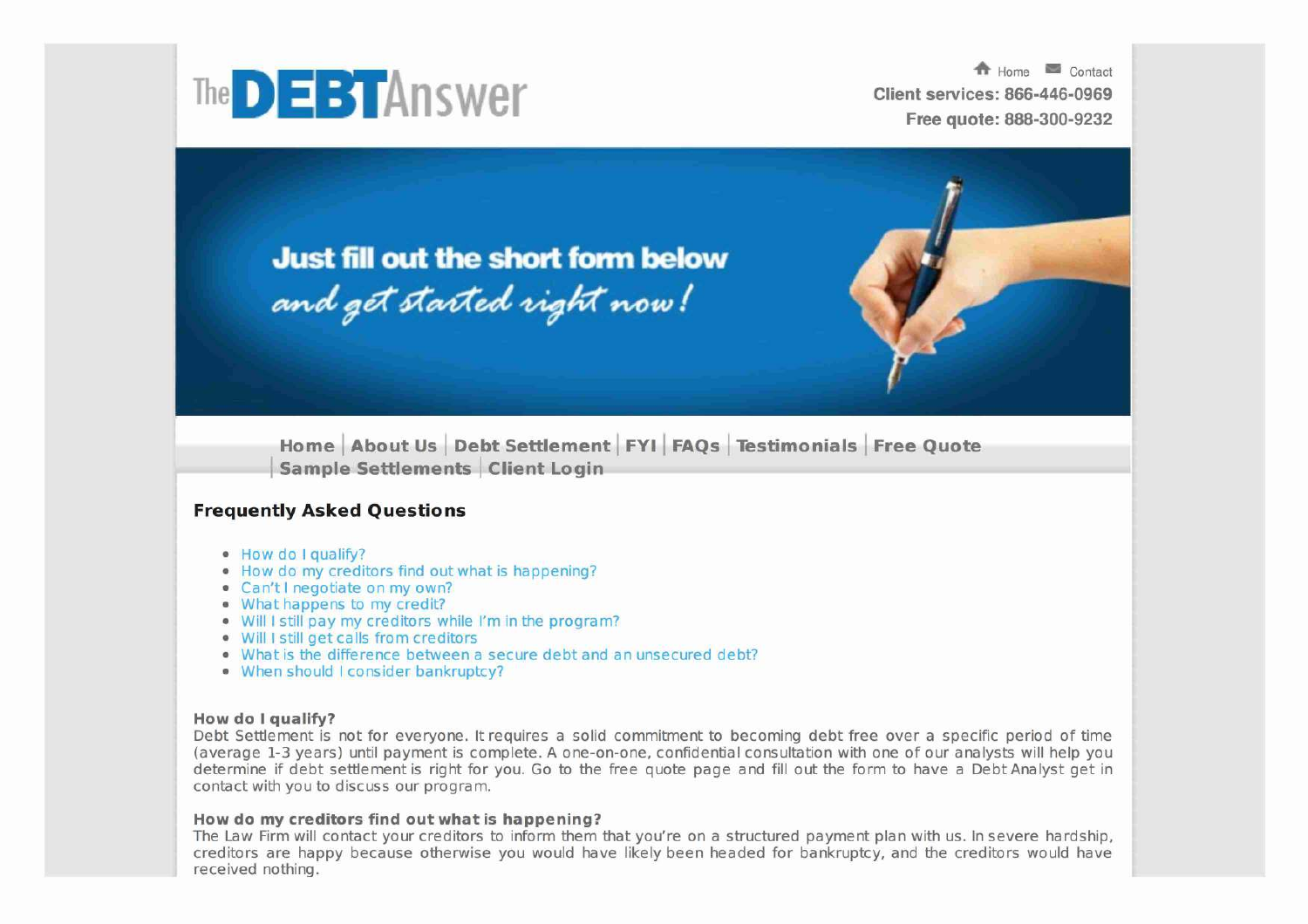#### **Can't I negotiate on my own?**

The answer is yes. However, it can be very time intensive and involves a lot of paperwork and skilled negotiating efforts. Our company has the time, people, processes and systems to get the entire settlement process started and completed for each of our enrolled clients.

#### **What happens to my credit?**

In our program, creditors can report your accounts as late, which will have a damaging effect on your credit score. Once a mutually agreeable settlement is reached with each creditor, the creditors will mark the account as "Settled with a zero balance "... "Paid "paid satisfied"....."Paid settled"...Or something similar.

#### **Will I still pay my creditors while I'm in the program?**

Debt Settlement is for consumers who cannot meet their monthly obligations. Once you enroll in the The Law Firm program, you will put money aside once a month in to your savings account. Creditors will get paid once a settlement arrangement is made between The Law Firm and your creditors. YOU pay your creditors once a settlement is made.

#### **Will I still get calls from the creditors?**

The answer is yes. The Law Firm cannot stop your originating creditors from calling. However we can help you manage the calls in a productive manner. The Law Firm will inform your creditors to begin contacting The Law Firm on your behalf. It generally takes 90 days to redirect many of the calls. Creditors and debt collectors can continue to call you during the entire length of the program. Systems like "Privacy manager" can help.

#### **What is the difference between a secure debt and an unsecured debt?**

A Secure debt is a debt by which collateral is used as a secondary choice of repayment if you fail to meetyour monthly obligations. Secured loans are home loans, auto loans, and other recreational vehicles like motorbikes or RV's. An unsecured loan is a loan based on your willingness to pay back the loan without having to sacrifice any type of collateral. Examples of unsecured loans are credit cards, signature loans, department store cards, and medical bills. An unsecured debt relies only upon your promise to repay.

#### **When should I consider bankruptcy?**

Bankruptcy is very serious and will stay with you for the rest of your life. Nothing is as damaging as Bankruptcy and the negative impact on your credit can be overwhelming. Bankruptcy is for consumers who are in serious financial hardship and for those that generally cannot even save minimal amounts to settle their obligations.

**FREE NO OBLIGATION QUOTE** 

## **C all Now: 888-300 - 9 2 3 2**

Debt Solutions As Seen On







# Affiliate of:<br> **Reduce Debt by up to 60%**<br> **Reduce Debt by up to 60%**<br> **C** One Low Monthly Payment

**0** NO Home Required